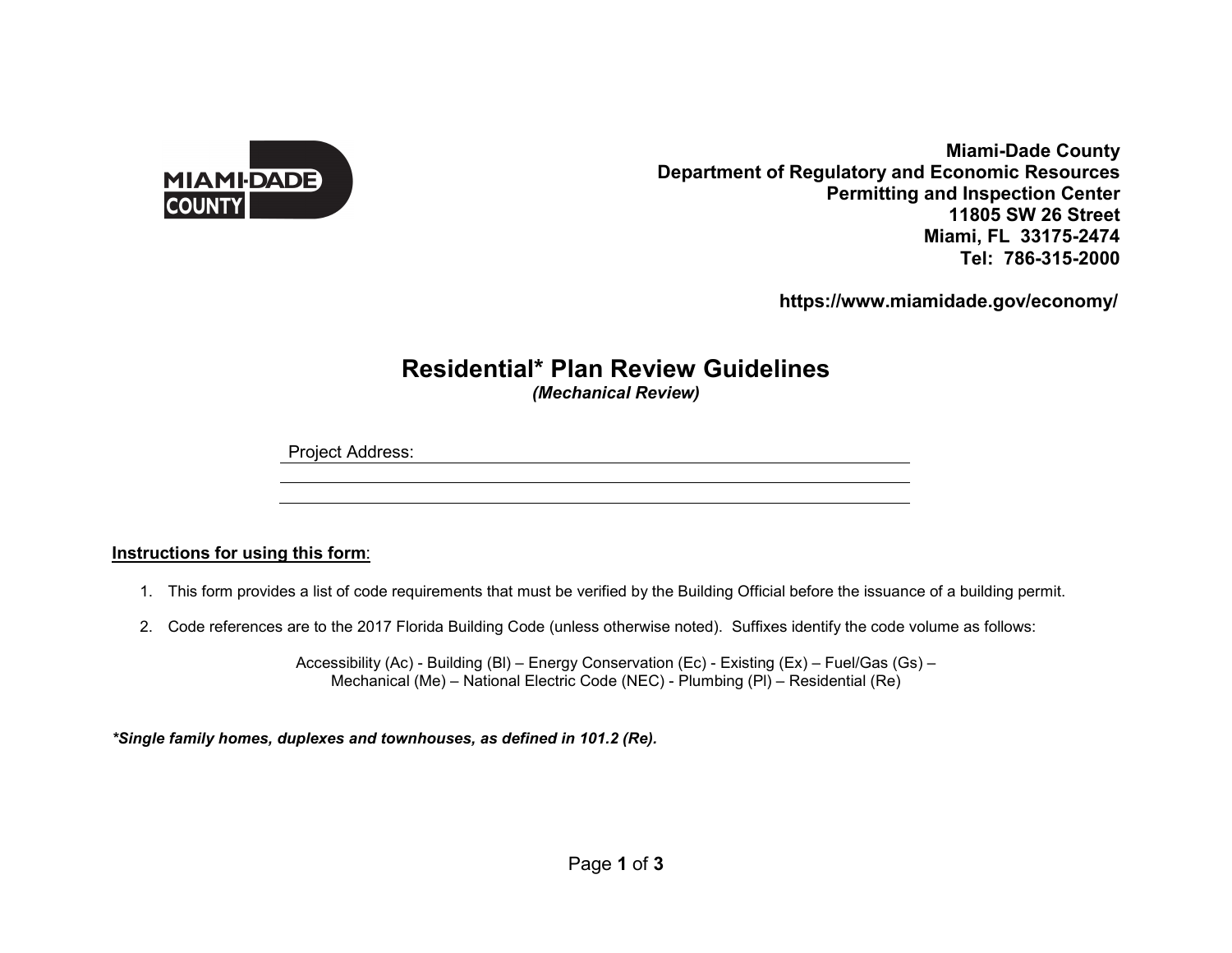| <b>General Requirement</b>                              | <b>Specific Code Requirement</b>         | <b>Code Section(s)</b>        | Dwg. No. | <b>N.A.</b> | <b>Other Information</b> |
|---------------------------------------------------------|------------------------------------------|-------------------------------|----------|-------------|--------------------------|
| <b>Energy Efficiency</b>                                |                                          | <b>Energy Conservation</b>    |          |             |                          |
| • Applicability                                         | Residential buildings                    | R 101.4 (Ec)                  |          |             |                          |
|                                                         | Existing buildings                       | R Chapter 5 (Ec)              |          |             |                          |
|                                                         | Exempt buildings                         | R 101.4.2 (Ec)                |          |             |                          |
|                                                         | Systems                                  | Section 403 (Ec)              |          |             |                          |
| Single<br>family<br>residences,<br>duplexes, townhouses |                                          | 401.1 (Ec)                    |          |             |                          |
|                                                         | Fenestrations                            | R303.1.3, R402.3,<br>R405.5.3 |          |             |                          |
|                                                         | Walls                                    | R402.2                        |          |             |                          |
|                                                         | <b>Doors</b>                             | R402.3.2 (Ec), R405.5.3       |          |             |                          |
|                                                         |                                          | (Ec)                          |          |             |                          |
|                                                         | Ceilings                                 | R402.2.1, R402.2,             |          |             |                          |
|                                                         |                                          | R402.2.3 (Ec), R402.2.6       |          |             |                          |
|                                                         |                                          | (Ec), R405.2.1 (Ec)           |          |             |                          |
|                                                         | <b>Floors</b>                            | R402.2.8 (Ec)                 |          |             |                          |
|                                                         | Air leakage                              | R402.4 (Ec)                   |          |             |                          |
|                                                         | Space cooling & heating systems          | R403.7 (Ec)                   |          |             |                          |
|                                                         | Ventilation systems                      | R403.6 (Ec)                   |          |             |                          |
|                                                         | Air distribution systems                 | R403.3 (Ec)                   |          |             |                          |
|                                                         | Piping                                   | R403.4 (Ec)                   |          |             |                          |
|                                                         | Water heating systems                    | R403.5 (Ec)                   |          |             |                          |
| <b>Chimneys and Fireplaces</b>                          | Listed, labeled, installation            | R1001-1006 (Re)               |          |             |                          |
| <b>Mechanical Systems</b>                               | Appliance labeling, access, installation | R1303-1308 (Re)               |          |             |                          |
| Heating and Cooling Equipment                           | Sizing of heating and cooling equipment  | M1401.3(Re)                   |          |             |                          |
|                                                         | Requirements specific by equipment       | M1402-1415 (Re)               |          |             |                          |
| <b>Exhaust Systems</b>                                  |                                          | Chapter 15 (Re)               |          |             |                          |
| Duct Systems                                            | Design and construction                  | M1601 (Re)                    |          |             |                          |
|                                                         | Return air                               | M1602 (Re)                    |          |             |                          |
| <b>Combustion Air</b>                                   | Supply, prohibited sources, opening area | G2406, G2407                  |          |             |                          |
|                                                         | All air from inside the building         | G2407.5                       |          |             |                          |
|                                                         | All air from outdoors                    | G2407.6                       |          |             |                          |
| <b>Chimneys and Vents</b>                               | General requirements                     | M 1801 (Re)                   |          |             |                          |
|                                                         | Components                               | M 1802 (Re)                   |          |             |                          |
|                                                         | Connectors                               | M 1803 (Re)                   |          |             |                          |
|                                                         | Masonry and factory built chimneys       | M 1805 (Re)                   |          |             |                          |
|                                                         |                                          |                               |          |             |                          |